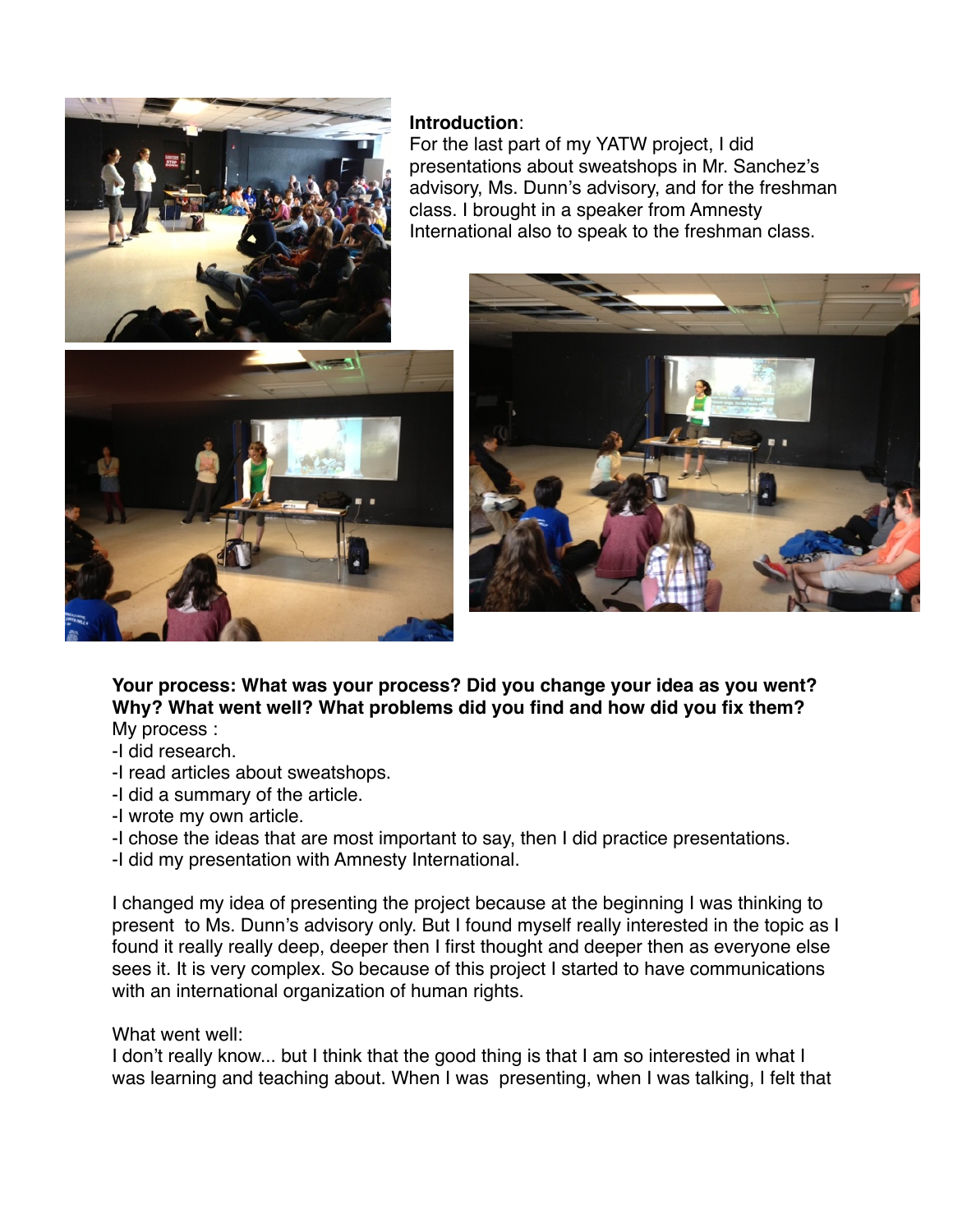all of the words that we could say are never enough. I was feeling what I was saying. I learned a lot and I am ready to learn more.

## **You and Your World: How has this project impacted you? How has this project impacted the world/community around you? How do you see yourself in the community (someone who can change something? Someone still learning? someone who can be a leader? Someone who prefers to follow others?) What will you take away from this project?**

I am interested in Human Rights, but when I learned about this project it made me more interested in that. It pulled me more to the topic and giving me a really strong desire to keep learning about it and keep going and keep trying to get my dream. I learned about sweatshops and I'm really upset about them. First, because I am interested in Human RIghts and I think that everyone could think in a different way because like, to be different is a right, but some people just think that this is okay and don't care and just say "whatever it's not my country anyway." It's making me really upset that some people don't really know what's happening with these people in these countries and in these places. Also, I will not be surprised because I know that this is life and the stronger will break the weaker. It is unjust because these great companies are using people for that, for getting their riches, their fame. They're just really popular; I think it is because of these people who are dying. If not because of these people, then the companies would not really exist. They are making good products in a very short period and they are not losing a lot of money because they are not paying their workers as they should. This topic is really complex. A lot of companies use sweatshops. I just found that most of the phones that I've used in my life were made in companies that use sweatshops. I was really upset because I use a lot of Samsung brand, and I just found that Samsung uses sweatshops. I thought "oh my goodness, most of the products I used in my life were used in sweatshops." My favorite brand -- Adidas -- uses sweatshops. I had lots of shoes in Algeria and I didn't bring them to America but I did not know that they use sweatshops. Even though I like it, I will never use it anymore. The first thing that I learned when I learned about sweatshops is that Apple uses sweatshops. I was very upset because all the computers we use in our school were made in Apple factories. I know that I can't end it right now. I can't say to Mr. Lehmann right now, "no, you can't buy anymore these computers" because I know that the students need that. It's just affecting me because it makes me more aware that my computer was made in sweatshops. It just reminds me that I will study Human Rights and do something for these people and for other issues in the world. It makes me more caring for my computer too because I know that it was made by hand and that the people who made it worked really hard.

It didn't really affect the world yet but I think that if it just started to affect the community around me than I think that it started to affect the world. I think that these kids in my community represent the future, so if it just affects my community around me, than it affects the world. My project made many people care about the products that they use. Many people in the Freshman class, different than when I was presenting to the seniors, was a little different. In the Freshman class, I think they learned a lot of things. Many people don't know that some companies use sweatshops, so then they learned that. I think that the topic affected the students that I presented to because it